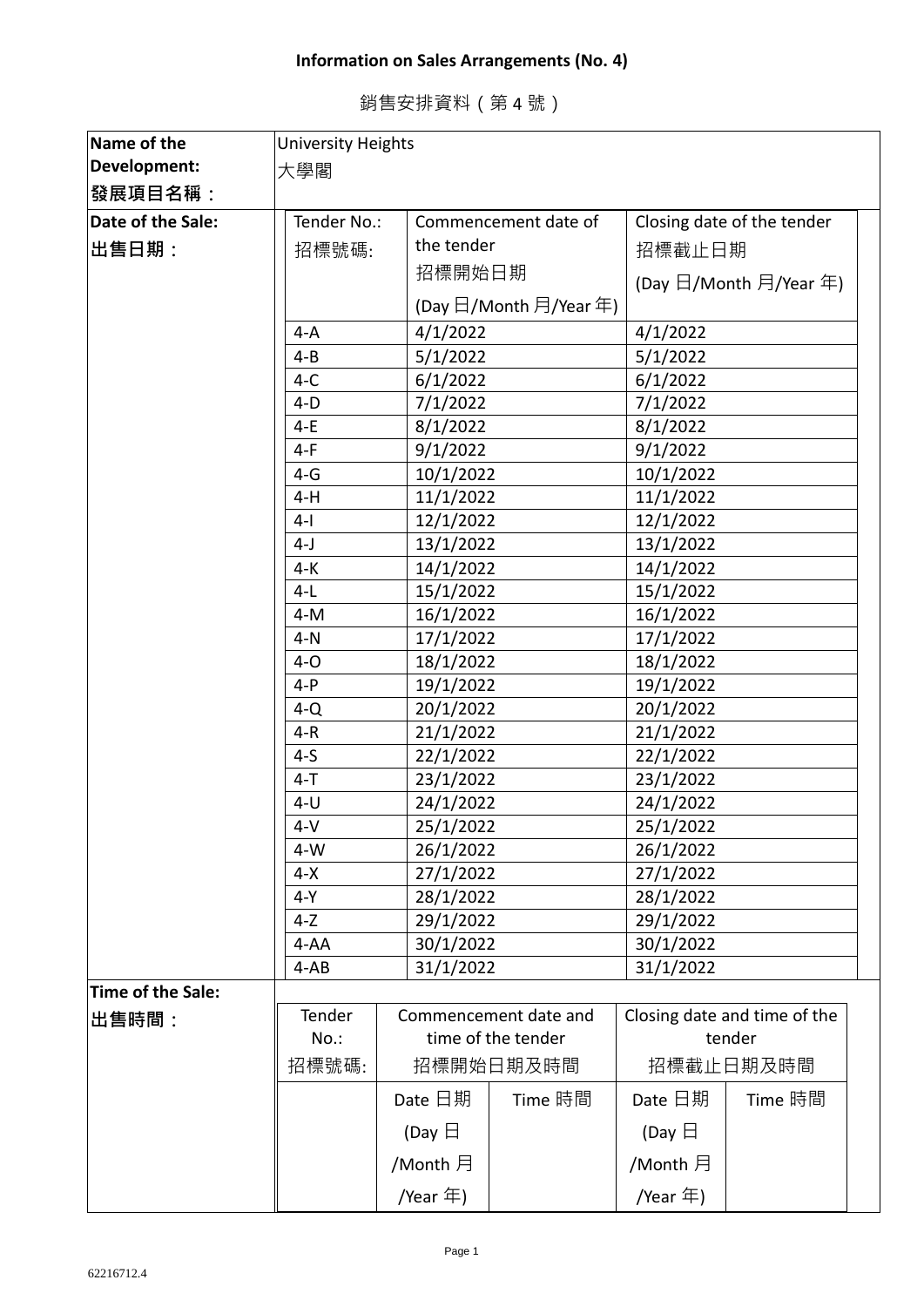| $4-A$   | 4/1/2022  | 1:00 p.m. | 4/1/2022  | 2:00 p.m. |
|---------|-----------|-----------|-----------|-----------|
|         |           | 下午1時      |           | 下午 2時     |
| $4 - B$ | 5/1/2022  | 1:00 p.m. | 5/1/2022  | 2:00 p.m. |
|         |           | 下午1時      |           | 下午2時      |
| $4-C$   | 6/1/2022  | 1:00 p.m. | 6/1/2022  | 2:00 p.m. |
|         |           | 下午1時      |           | 下午 2時     |
| $4-D$   | 7/1/2022  | 1:00 p.m. | 7/1/2022  | 2:00 p.m. |
|         |           | 下午1時      |           | 下午 2時     |
| $4-E$   | 8/1/2022  | 1:00 p.m. | 8/1/2022  | 2:00 p.m. |
|         |           | 下午1時      |           | 下午2時      |
| $4-F$   | 9/1/2022  | 1:00 p.m. | 9/1/2022  | 2:00 p.m. |
|         |           | 下午1時      |           | 下午2時      |
| $4-G$   | 10/1/2022 | 1:00 p.m. | 10/1/2022 | 2:00 p.m. |
|         |           | 下午1時      |           | 下午 2時     |
| $4-H$   | 11/1/2022 | 1:00 p.m. | 11/1/2022 | 2:00 p.m. |
|         |           | 下午1時      |           | 下午 2時     |
| $4-1$   | 12/1/2022 | 1:00 p.m. | 12/1/2022 | 2:00 p.m. |
|         |           | 下午1時      |           | 下午 2時     |
| $4-J$   | 13/1/2022 | 1:00 p.m. | 13/1/2022 | 2:00 p.m. |
|         |           | 下午1時      |           | 下午 2時     |
| $4-K$   | 14/1/2022 | 1:00 p.m. | 14/1/2022 | 2:00 p.m. |
|         |           | 下午1時      |           | 下午 2時     |
| $4-L$   | 15/1/2022 | 1:00 p.m. | 15/1/2022 | 2:00 p.m. |
|         |           | 下午1時      |           | 下午 2時     |
| $4-M$   | 16/1/2022 | 1:00 p.m. | 16/1/2022 | 2:00 p.m. |
|         |           | 下午1時      |           | 下午 2 時    |
| $4-N$   | 17/1/2022 | 1:00 p.m. | 17/1/2022 | 2:00 p.m. |
|         |           | 下午1時      |           | 下午 2時     |
| $4-O$   | 18/1/2022 | 1:00 p.m. | 18/1/2022 | 2:00 p.m. |
|         |           | 下午1時      |           | 下午 2時     |
| $4-P$   | 19/1/2022 | 1:00 p.m. | 19/1/2022 | 2:00 p.m. |
|         |           | 下午1時      |           | 下午 2時     |
| $4-Q$   | 20/1/2022 | 1:00 p.m. | 20/1/2022 | 2:00 p.m. |
|         |           | 下午1時      |           | 下午 2時     |
| $4-R$   | 21/1/2022 | 1:00 p.m. | 21/1/2022 | 2:00 p.m. |
|         |           | 下午1時      |           | 下午 2時     |
| $4-5$   | 22/1/2022 | 1:00 p.m. | 22/1/2022 | 2:00 p.m. |
|         |           | 下午1時      |           | 下午 2時     |
| $4 - T$ | 23/1/2022 | 1:00 p.m. | 23/1/2022 | 2:00 p.m. |
|         |           | 下午1時      |           | 下午 2時     |
| $4-U$   | 24/1/2022 | 1:00 p.m. | 24/1/2022 | 2:00 p.m. |
|         |           | 下午1時      |           | 下午 2 時    |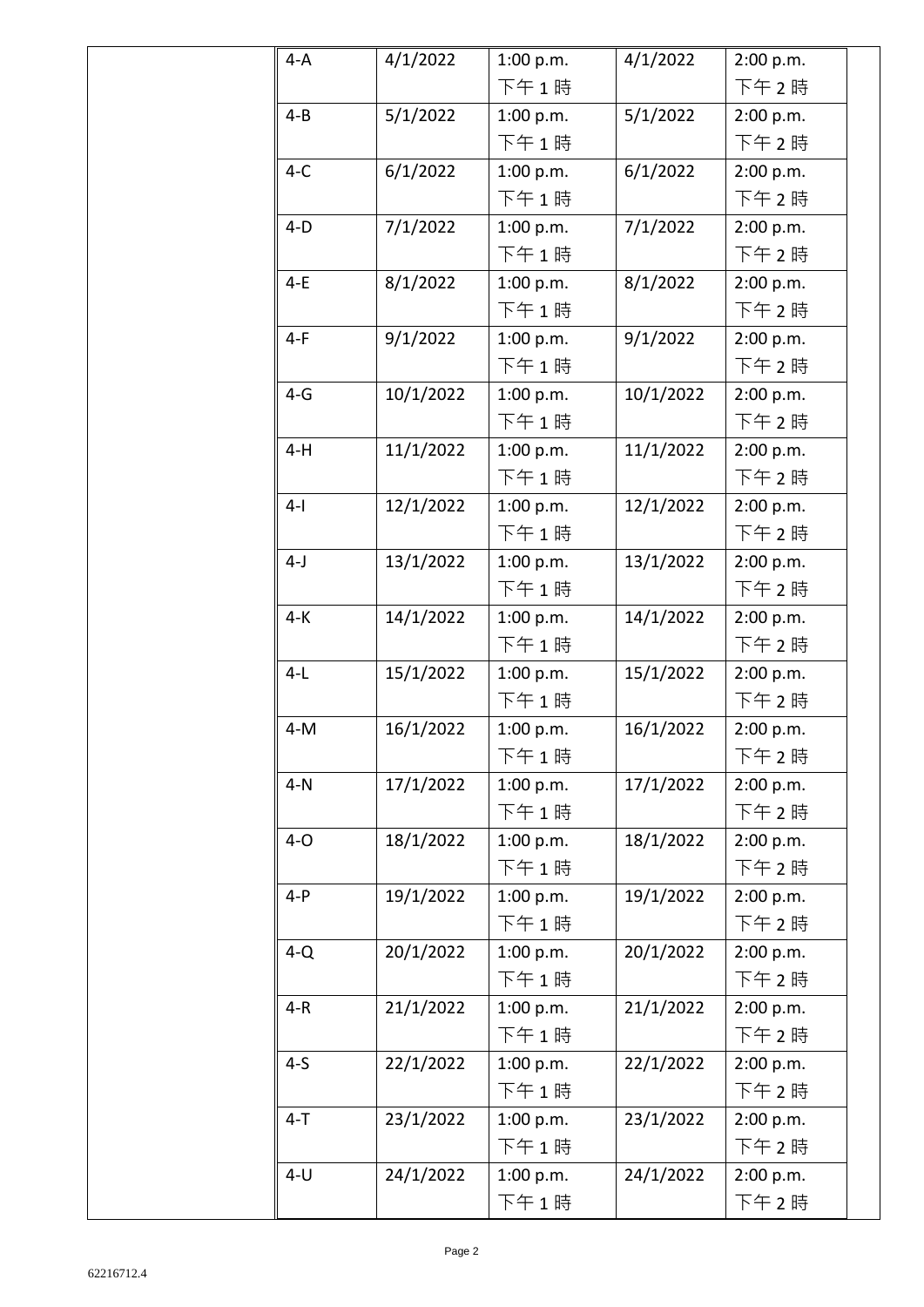|                                                                                                                                                                                                                                                                                         | $4-V$          | 25/1/2022      | 1:00 p.m.                                                            | 25/1/2022 | 2:00 p.m.                                                                        |  |  |
|-----------------------------------------------------------------------------------------------------------------------------------------------------------------------------------------------------------------------------------------------------------------------------------------|----------------|----------------|----------------------------------------------------------------------|-----------|----------------------------------------------------------------------------------|--|--|
|                                                                                                                                                                                                                                                                                         |                |                | 下午1時                                                                 |           | 下午 2時                                                                            |  |  |
|                                                                                                                                                                                                                                                                                         | $4-W$          | 26/1/2022      | 1:00 p.m.                                                            | 26/1/2022 | 2:00 p.m.                                                                        |  |  |
|                                                                                                                                                                                                                                                                                         |                |                | 下午1時                                                                 |           | 下午2時                                                                             |  |  |
|                                                                                                                                                                                                                                                                                         | $4-X$          | 27/1/2022      | 1:00 p.m.                                                            | 27/1/2022 | 2:00 p.m.                                                                        |  |  |
|                                                                                                                                                                                                                                                                                         |                |                | 下午1時                                                                 |           | 下午2時                                                                             |  |  |
|                                                                                                                                                                                                                                                                                         | $4-Y$          | 28/1/2022      | 1:00 p.m.                                                            | 28/1/2022 | 2:00 p.m.                                                                        |  |  |
|                                                                                                                                                                                                                                                                                         |                |                | 下午1時                                                                 |           | 下午 2時                                                                            |  |  |
|                                                                                                                                                                                                                                                                                         | $4-Z$          | 29/1/2022      | 1:00 p.m.                                                            | 29/1/2022 | 2:00 p.m.                                                                        |  |  |
|                                                                                                                                                                                                                                                                                         |                |                | 下午1時                                                                 |           | 下午 2時                                                                            |  |  |
|                                                                                                                                                                                                                                                                                         | $4 - AA$       | 30/1/2022      | 1:00 p.m.                                                            | 30/1/2022 | 2:00 p.m.                                                                        |  |  |
|                                                                                                                                                                                                                                                                                         |                |                | 下午1時                                                                 |           | 下午 2時                                                                            |  |  |
|                                                                                                                                                                                                                                                                                         | $4-AB$         | 31/1/2022      | 1:00 p.m.                                                            | 31/1/2022 | 2:00 p.m.                                                                        |  |  |
|                                                                                                                                                                                                                                                                                         |                |                | 下午1時                                                                 |           | 下午 2時                                                                            |  |  |
| Place where the sale                                                                                                                                                                                                                                                                    |                | 備註:請參閱下項「其他事項」 | Note: Please refer to the following section entitled "Other matters" |           | 5 <sup>th</sup> Floor, Tower Two, Nina Tower, No.8 Yeung Uk Road, Tsuen Wan, New |  |  |
| will take place:                                                                                                                                                                                                                                                                        |                |                | Territories, Hong Kong (the "Sales Office")                          |           |                                                                                  |  |  |
| <b>出售地點:</b>                                                                                                                                                                                                                                                                            |                |                | 香港新界荃灣楊屋道 8 號如心廣場第 2 座 5 樓 (「 <b>售樓處</b> 」)                          |           |                                                                                  |  |  |
|                                                                                                                                                                                                                                                                                         |                |                |                                                                      |           |                                                                                  |  |  |
| Number of specified<br>residential properties<br>that will be offered to<br>be sold:                                                                                                                                                                                                    | $\overline{2}$ |                |                                                                      |           |                                                                                  |  |  |
| 將提供出售的指明住                                                                                                                                                                                                                                                                               |                |                |                                                                      |           |                                                                                  |  |  |
| 宅物業的數目:                                                                                                                                                                                                                                                                                 |                |                |                                                                      |           |                                                                                  |  |  |
|                                                                                                                                                                                                                                                                                         |                |                |                                                                      |           |                                                                                  |  |  |
| Description of the specified residential properties that will be offered to be sold:<br><b>│將提供出售的指明住宅物業的描述:</b>                                                                                                                                                                        |                |                |                                                                      |           |                                                                                  |  |  |
|                                                                                                                                                                                                                                                                                         |                |                |                                                                      |           |                                                                                  |  |  |
| The following units in Tower 1 of the Development:<br> 以下在發展項目第 1 座的單位:                                                                                                                                                                                                                 |                |                |                                                                      |           |                                                                                  |  |  |
| 6A, 6B                                                                                                                                                                                                                                                                                  |                |                |                                                                      |           |                                                                                  |  |  |
| Note: Please refer to the following section entitled "Other matters"                                                                                                                                                                                                                    |                |                |                                                                      |           |                                                                                  |  |  |
| 備註:請參閱下項「其他事項」                                                                                                                                                                                                                                                                          |                |                |                                                                      |           |                                                                                  |  |  |
|                                                                                                                                                                                                                                                                                         |                |                |                                                                      |           |                                                                                  |  |  |
| The method to be used to determine the order of priority in which each of the persons interested in<br>purchasing any of the specified residential properties may select the residential property that the<br>person wishes to purchase:<br> 將會使用何種方法決定有意購買該等指明住宅物業的每名人士可揀選其意欲購買的住宅物業的優 |                |                |                                                                      |           |                                                                                  |  |  |
| 先次序:                                                                                                                                                                                                                                                                                    |                |                |                                                                      |           |                                                                                  |  |  |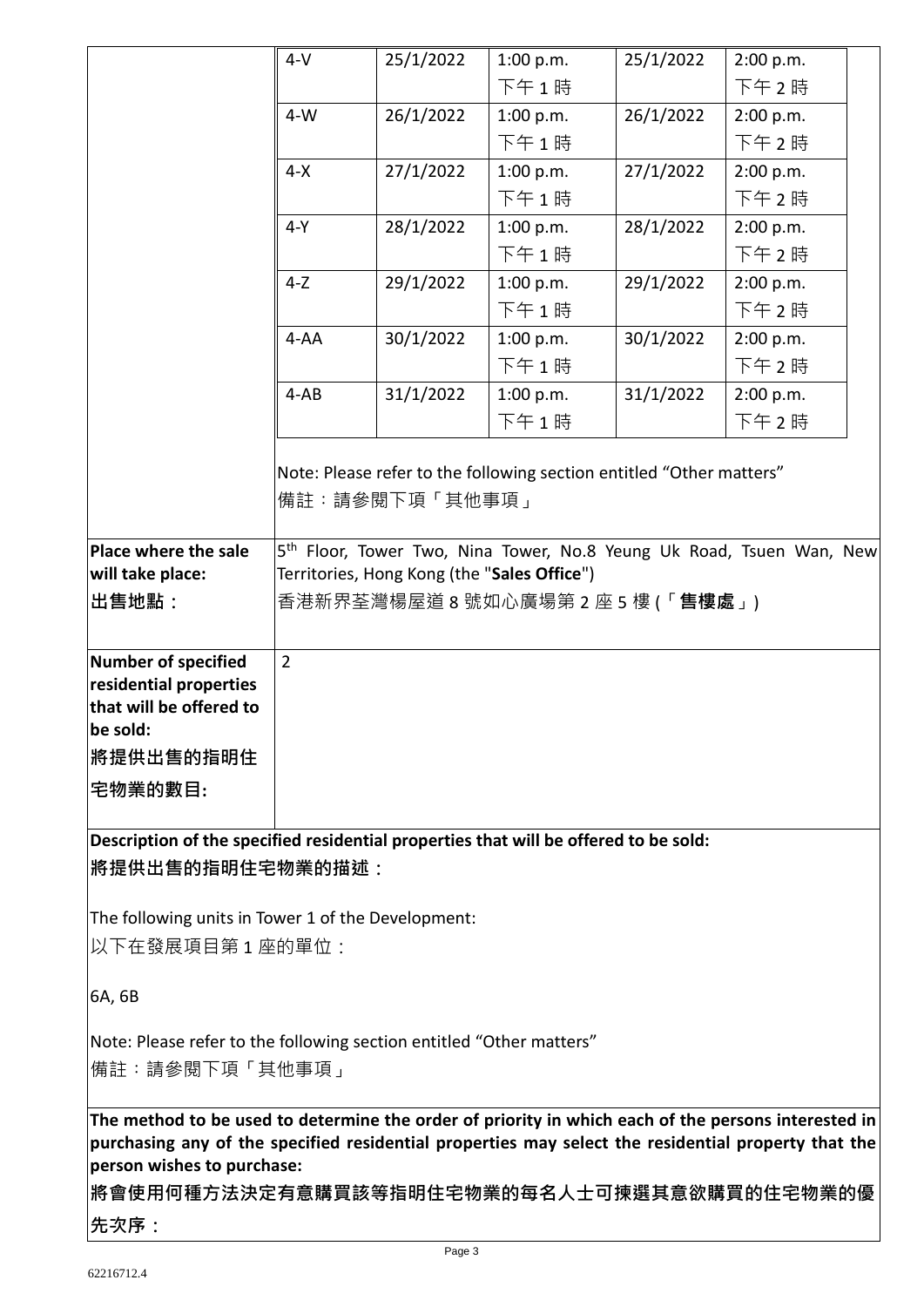Sale by Tender – see details and particulars in the relevant tender notice. 以招標方式出售 - 請參閱相關招標公告的細節和詳情。

Interested purchaser should refer to the Tender Document (including the Tender Notice, the Offer Form and the Conditions of Sale) which will be made available for viewing and collection at the Sales Office free of charge during the following periods:

有興趣購買之買家請參閱招標文件(包括招標公告、要約表格及出售條款)。招標文件(包括招標公 告、要約表格及出售條款) 可於以下時段於售樓處免費參閱及領取:

| Tender<br>$No.$ :<br>招標號碼: | Specified residential properties<br>that will be offered to be sold<br>將提供出售的指明住宅物業                                                                              | Tender Document (including the Tender Notice,<br>the Offer Form and the Conditions of Sale) will be<br>made available for viewing and collection during<br>the following periods<br>招標文件(包括招標公告、要約表格及出售條款)<br>可於以下時段參閱及領取 |                                             |  |
|----------------------------|------------------------------------------------------------------------------------------------------------------------------------------------------------------|---------------------------------------------------------------------------------------------------------------------------------------------------------------------------------------------------------------------------|---------------------------------------------|--|
|                            |                                                                                                                                                                  | Date 日期                                                                                                                                                                                                                   | Time 時間                                     |  |
|                            |                                                                                                                                                                  | (Day 日/Month 月                                                                                                                                                                                                            |                                             |  |
|                            |                                                                                                                                                                  | /Year 年)                                                                                                                                                                                                                  |                                             |  |
| $4-A$                      | All<br>specified<br>the<br>residential<br>properties set out in the Sales<br>Arrangements (Please refer to the<br>following section entitled "Other<br>matters") | 31/12/2021 to $\overline{\mathcal{L}}$<br>4/1/2022                                                                                                                                                                        | From 11:00 a.m. to 2:00 p.m.<br>由上午11時至下午2時 |  |
|                            | 所有於銷售安排中列出的指明住                                                                                                                                                   |                                                                                                                                                                                                                           |                                             |  |
|                            | 宅物業 (請參閱下項 「其他事項」)                                                                                                                                               |                                                                                                                                                                                                                           |                                             |  |
| $4 - B$                    | All the available and remaining<br>specified residential properties<br>所有可供出售及餘下的指明住宅<br>物業                                                                      | 5/1/2022                                                                                                                                                                                                                  | From 11:00 a.m. to 2:00 p.m.<br>由上午11時至下午2時 |  |
| $4-C$                      | All the available and remaining<br>specified residential properties<br>所有可供出售及餘下的指明住宅<br>物業                                                                      | 6/1/2022                                                                                                                                                                                                                  | From 11:00 a.m. to 2:00 p.m.<br>由上午11時至下午2時 |  |
| $4-D$                      | All the available and remaining $7/1/2022$<br>specified residential properties<br>所有可供出售及餘下的指明住宅<br>物業                                                           |                                                                                                                                                                                                                           | From 11:00 a.m. to 2:00 p.m.<br>由上午11時至下午2時 |  |
| $4-E$                      | All the available and remaining<br>specified residential properties<br>所有可供出售及餘下的指明住宅<br>物業                                                                      | 8/1/2022                                                                                                                                                                                                                  | From 11:00 a.m. to 2:00 p.m.<br>由上午11時至下午2時 |  |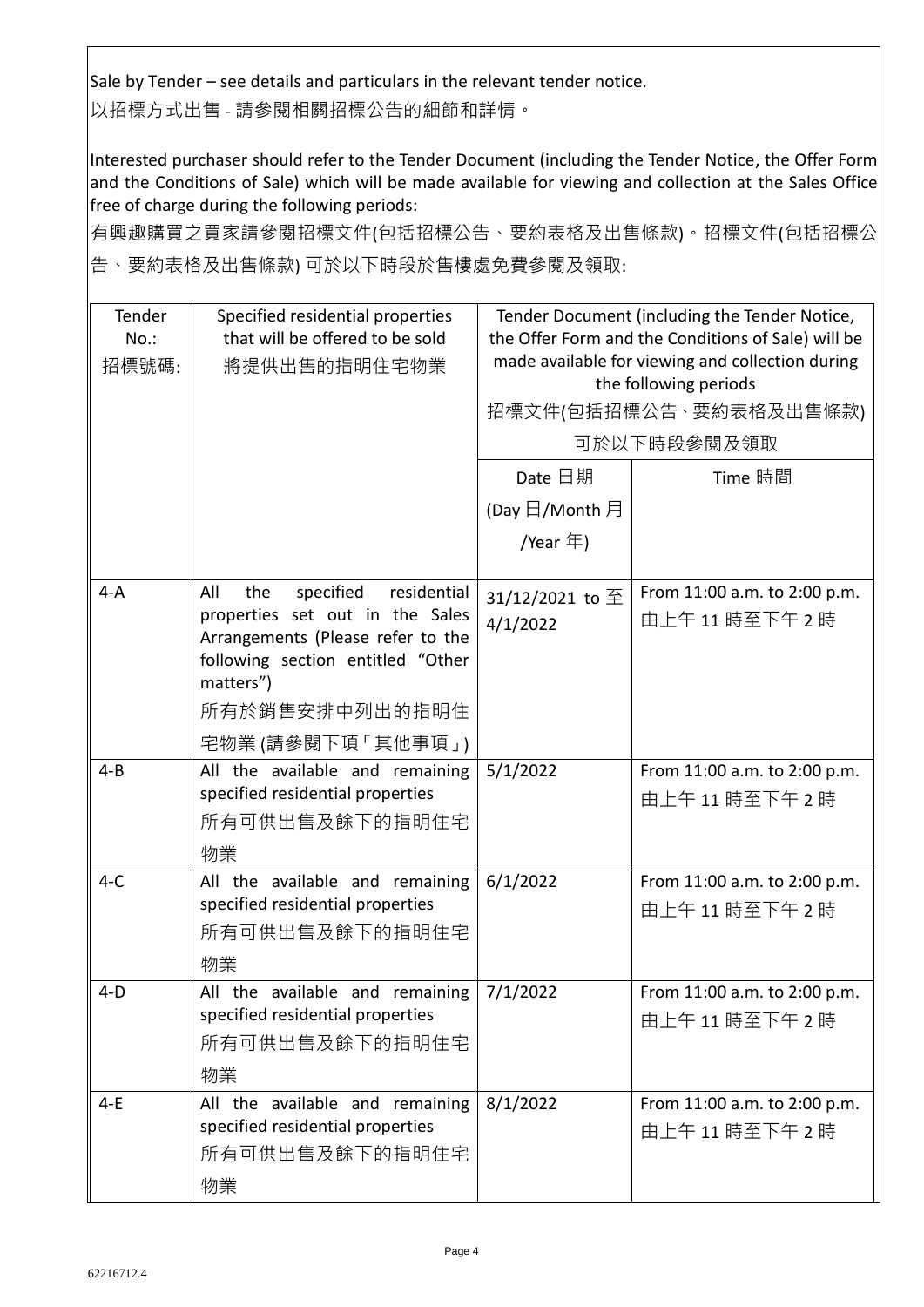| $4-F$ | All the available and remaining<br>specified residential properties<br>所有可供出售及餘下的指明住宅<br>物業 | 9/1/2022  | From 11:00 a.m. to 2:00 p.m.<br>由上午11時至下午2時 |
|-------|---------------------------------------------------------------------------------------------|-----------|---------------------------------------------|
| $4-G$ | All the available and remaining<br>specified residential properties<br>所有可供出售及餘下的指明住宅<br>物業 | 10/1/2022 | From 11:00 a.m. to 2:00 p.m.<br>由上午11時至下午2時 |
| $4-H$ | All the available and remaining<br>specified residential properties<br>所有可供出售及餘下的指明住宅<br>物業 | 11/1/2022 | From 11:00 a.m. to 2:00 p.m.<br>由上午11時至下午2時 |
| $4-1$ | All the available and remaining<br>specified residential properties<br>所有可供出售及餘下的指明住宅<br>物業 | 12/1/2022 | From 11:00 a.m. to 2:00 p.m.<br>由上午11時至下午2時 |
| $4-J$ | All the available and remaining<br>specified residential properties<br>所有可供出售及餘下的指明住宅<br>物業 | 13/1/2022 | From 11:00 a.m. to 2:00 p.m.<br>由上午11時至下午2時 |
| $4-K$ | All the available and remaining<br>specified residential properties<br>所有可供出售及餘下的指明住宅<br>物業 | 14/1/2022 | From 11:00 a.m. to 2:00 p.m.<br>由上午11時至下午2時 |
| $4-L$ | All the available and remaining<br>specified residential properties<br>所有可供出售及餘下的指明住宅<br>物業 | 15/1/2022 | From 11:00 a.m. to 2:00 p.m.<br>由上午11時至下午2時 |
| $4-M$ | All the available and remaining<br>specified residential properties<br>所有可供出售及餘下的指明住宅<br>物業 | 16/1/2022 | From 11:00 a.m. to 2:00 p.m.<br>由上午11時至下午2時 |
| $4-N$ | All the available and remaining<br>specified residential properties<br>所有可供出售及餘下的指明住宅<br>物業 | 17/1/2022 | From 11:00 a.m. to 2:00 p.m.<br>由上午11時至下午2時 |
| $4-0$ | All the available and remaining<br>specified residential properties<br>所有可供出售及餘下的指明住宅<br>物業 | 18/1/2022 | From 11:00 a.m. to 2:00 p.m.<br>由上午11時至下午2時 |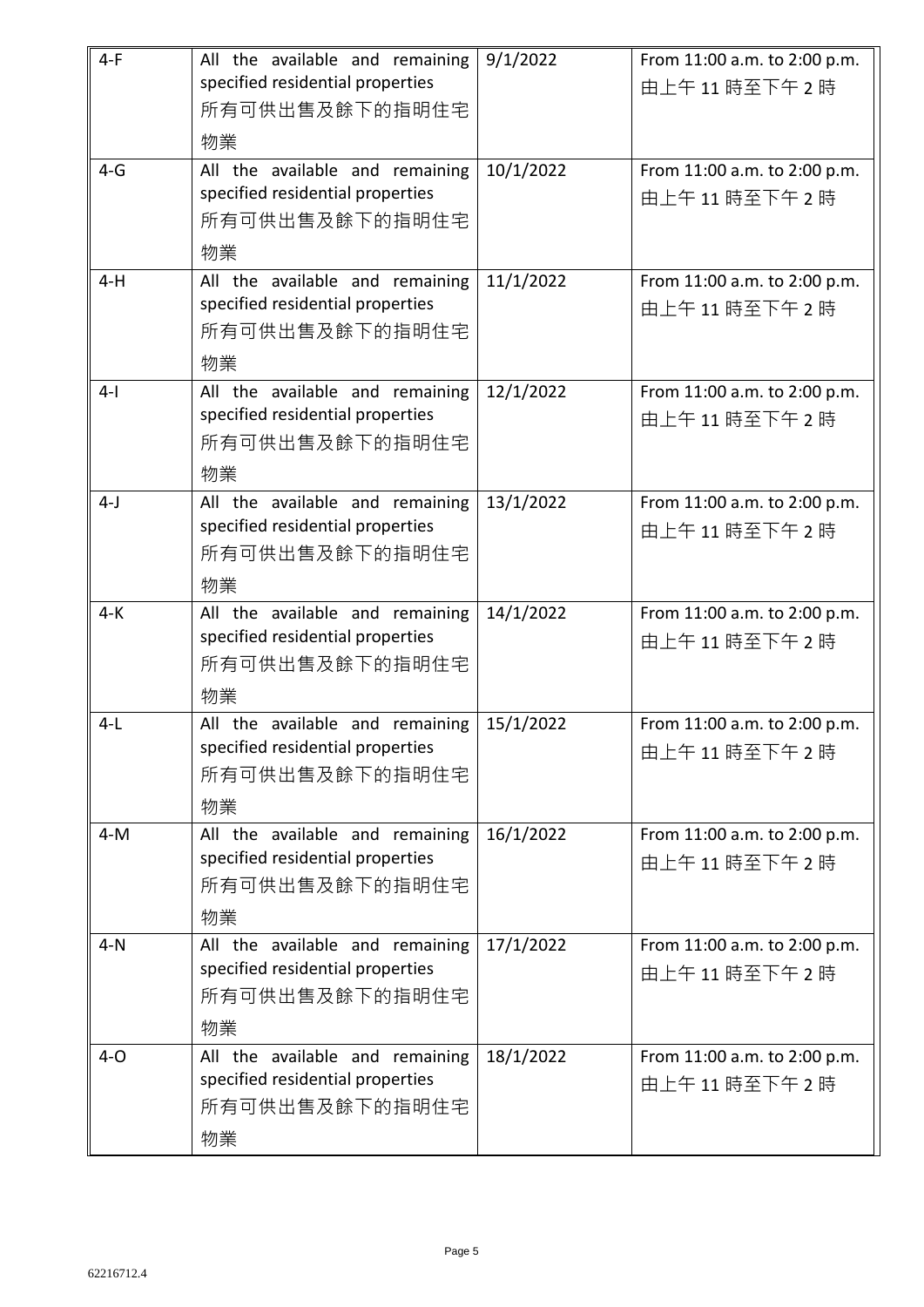| $4-P$   | All the available and remaining<br>specified residential properties | 19/1/2022 | From 11:00 a.m. to 2:00 p.m.                |
|---------|---------------------------------------------------------------------|-----------|---------------------------------------------|
|         | 所有可供出售及餘下的指明住宅                                                      |           | 由上午11時至下午2時                                 |
|         | 物業                                                                  |           |                                             |
| $4-Q$   | All the available and remaining                                     | 20/1/2022 | From 11:00 a.m. to 2:00 p.m.                |
|         | specified residential properties                                    |           | 由上午11時至下午2時                                 |
|         | 所有可供出售及餘下的指明住宅<br>物業                                                |           |                                             |
| $4-R$   | All the available and remaining                                     | 21/1/2022 | From 11:00 a.m. to 2:00 p.m.                |
|         | specified residential properties                                    |           | 由上午11時至下午2時                                 |
|         | 所有可供出售及餘下的指明住宅                                                      |           |                                             |
|         | 物業                                                                  |           |                                             |
| $4-5$   | All the available and remaining<br>specified residential properties | 22/1/2022 | From 11:00 a.m. to 2:00 p.m.<br>由上午11時至下午2時 |
|         | 所有可供出售及餘下的指明住宅                                                      |           |                                             |
|         | 物業                                                                  |           |                                             |
| $4 - T$ | All the available and remaining                                     | 23/1/2022 | From 11:00 a.m. to 2:00 p.m.                |
|         | specified residential properties                                    |           | 由上午11時至下午2時                                 |
|         | 所有可供出售及餘下的指明住宅                                                      |           |                                             |
| $4-U$   | 物業<br>All the available and remaining                               | 24/1/2022 | From 11:00 a.m. to 2:00 p.m.                |
|         | specified residential properties                                    |           | 由上午11時至下午2時                                 |
|         | 所有可供出售及餘下的指明住宅                                                      |           |                                             |
|         | 物業                                                                  |           |                                             |
| $4-V$   | All the available and remaining                                     | 25/1/2022 | From 11:00 a.m. to 2:00 p.m.                |
|         | specified residential properties<br>所有可供出售及餘下的指明住宅                  |           | 由上午11時至下午2時                                 |
|         | 物業                                                                  |           |                                             |
| $4-W$   | All the available and remaining                                     | 26/1/2022 | From 11:00 a.m. to 2:00 p.m.                |
|         | specified residential properties                                    |           | 由上午11時至下午2時                                 |
|         | 所有可供出售及餘下的指明住宅                                                      |           |                                             |
|         | 物業                                                                  |           |                                             |
| $4 - X$ | All the available and remaining<br>specified residential properties | 27/1/2022 | From 11:00 a.m. to 2:00 p.m.<br>由上午11時至下午2時 |
|         | 所有可供出售及餘下的指明住宅                                                      |           |                                             |
|         | 物業                                                                  |           |                                             |
| $4-Y$   | All the available and remaining                                     | 28/1/2022 | From 11:00 a.m. to 2:00 p.m.                |
|         | specified residential properties                                    |           | 由上午11時至下午2時                                 |
|         | 所有可供出售及餘下的指明住宅                                                      |           |                                             |
|         | 物業                                                                  |           |                                             |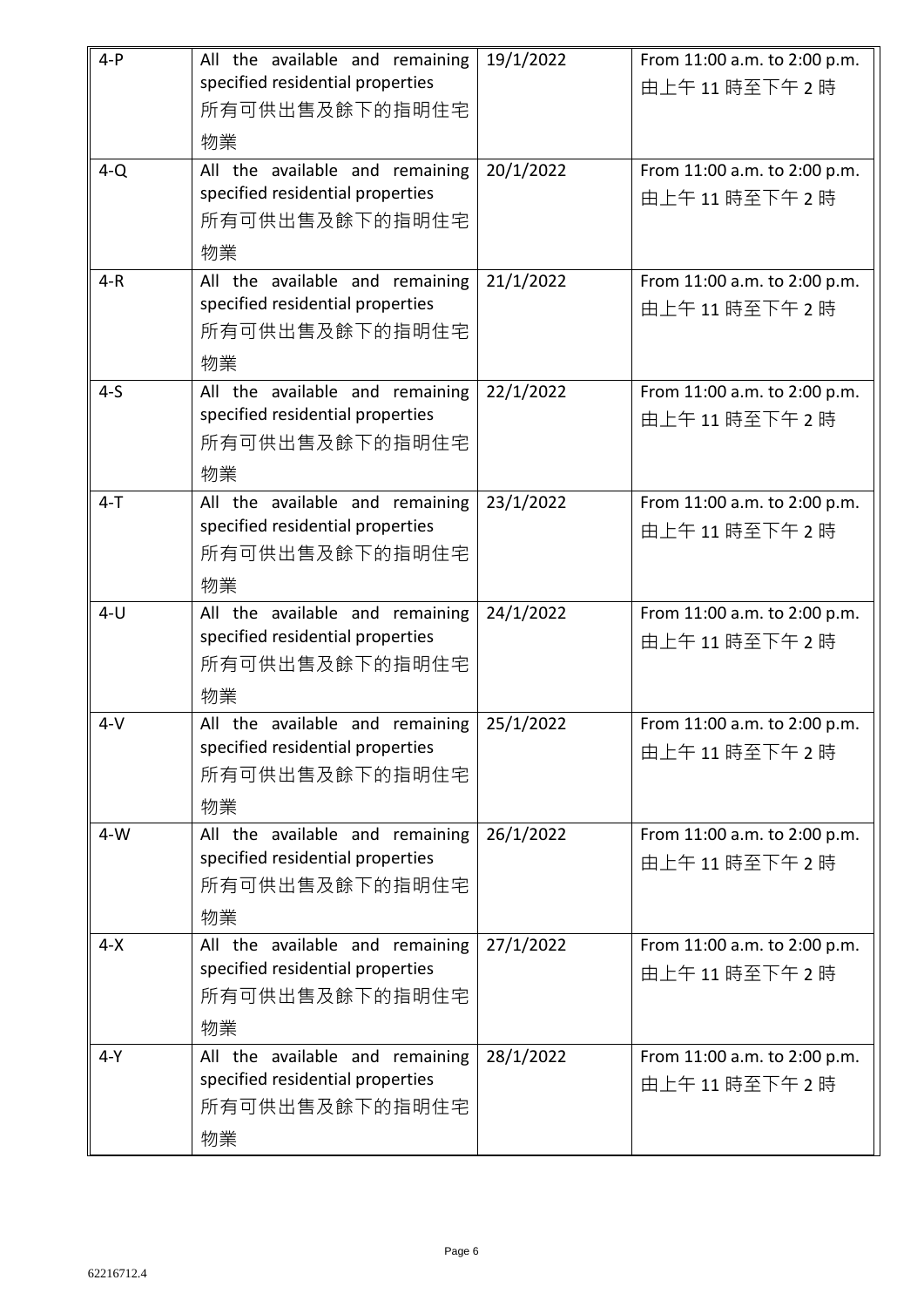| $4-Z$    | All the available and remaining<br>specified residential properties<br>所有可供出售及餘下的指明住宅<br>物業 | 29/1/2022 | From 11:00 a.m. to 2:00 p.m.<br>由上午11時至下午2時 |
|----------|---------------------------------------------------------------------------------------------|-----------|---------------------------------------------|
| $4 - AA$ | All the available and remaining<br>specified residential properties<br>所有可供出售及餘下的指明住宅<br>物業 | 30/1/2022 | From 11:00 a.m. to 2:00 p.m.<br>由上午11時至下午2時 |
| $4-AB$   | All the available and remaining<br>specified residential properties<br>所有可供出售及餘下的指明住宅<br>物業 | 31/1/2022 | From 11:00 a.m. to 2:00 p.m.<br>由上午11時至下午2時 |

Please refer to the following section entitled "Other matters".

請參閱下項「其他事項」。

**The method to be used, where 2 or more persons are interested in purchasing a particular specified residential property, to determine the order of priority in which each of those persons may proceed with the purchase:**

**在有兩人或多於兩人有意購買同一個指明住宅物業的情況下,將會使用何種方法決定每名該等人**

**士可購買該物業的優先次序:**

Please refer to the above method and "Other matters".

請參照上述方法及「其他事項」。

## **Other matters:**

**其他事項:**

1. The Vendor does not bind itself to review, consider or accept the highest tender or any tender, and has the absolute right(s):-

賣方無必要閱覽、考慮或接納出價最高的投標或任何投標,並有絕對權利以 :-

(a) to accept any submitted tender for any or all of the specified residential properties (herein offered to be sold) at any time before the closing date and time of the tender by amending this Sales Arrangements or any other appropriate means;

在招標截止日期及時間前的任何時間透過更改本銷售安排或其他合適的方式以接納已提

交的有關任何或所有(在此銷售安排供出售的)指明住宅物業的投標;

(b) to reject any tender or withdraw any or all of the specified residential properties (herein offered to be sold) from sale at any time before the acceptance of any submitted tender by amending this Sales Arrangements or any other appropriate means;

於接納任何已提交的投標前的任何時間拒絕任何投標或透過更改本銷售安排或其他合適

- 的方式以撤回出售任何或所有(在此銷售安排供出售的)指明住宅物業;
- (c) to sell or dispose of any or all of the specified residential properties (herein offered to be sold) to any person by any method from time to time by amending this Sales Arrangements or any other appropriate means;

不時透過更改本銷售安排或其他合適的方式以任何方法向任何人士出售或處置任何或所 有(在此銷售安排供出售的)指明住宅物業;